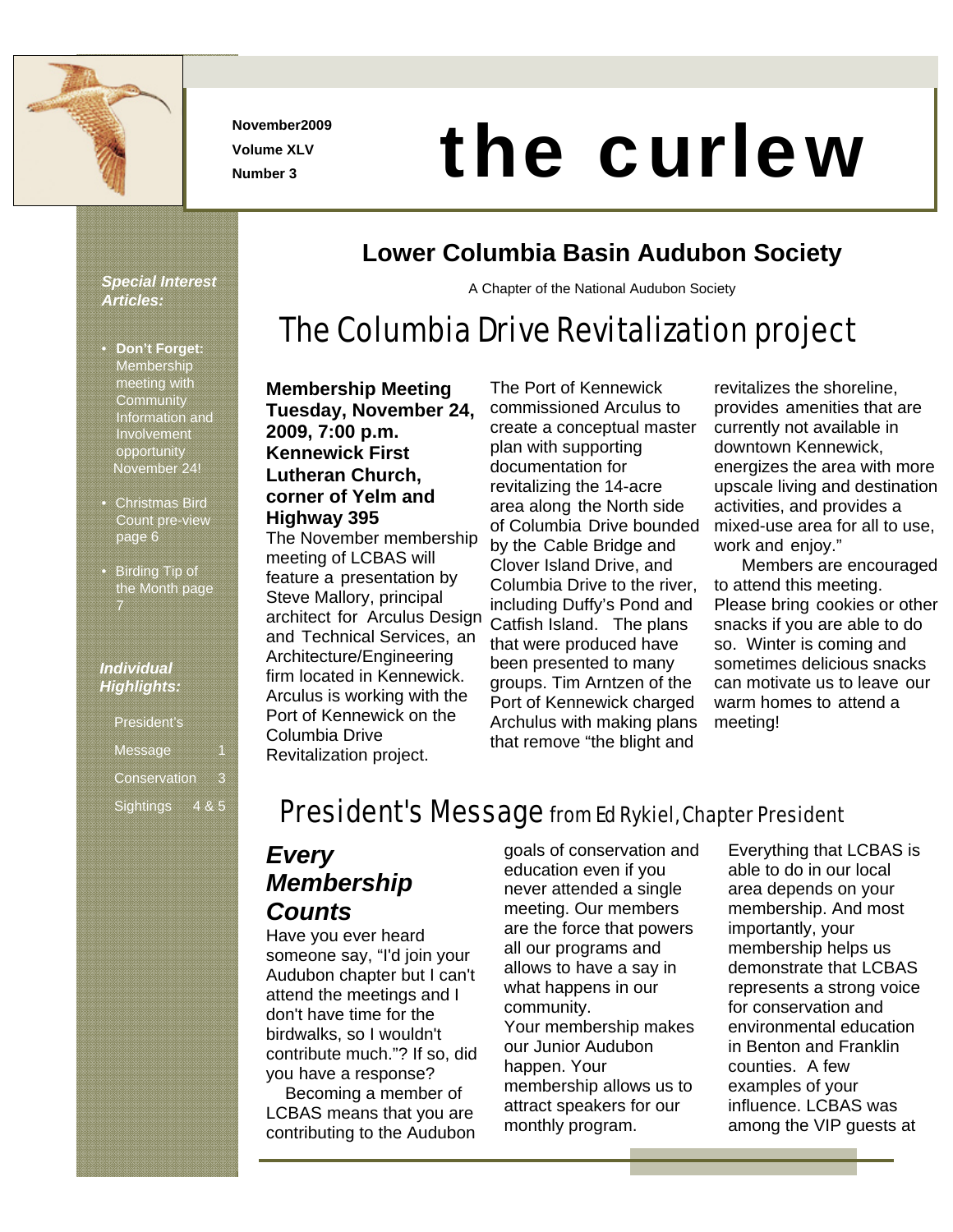# President's message Continued



*Happy Thanksgiving to all!*

the recent dedication of the McNary Environmental Education Center and received credit for its role in starting the Center. The Tri-Cities Visitors and Convention Bureau has created a Birding category to include in their literature and on their website, and LCBAS is the only listing in that category. LCBAS represented environmental interests and participated on the Community Resource Team for the West Columbia Park development plan. LCBAS

has been asked to participate in the Columbia Drive Revitalization project. I could go on but I hope you see how important every membership is.

 So the next time you hear someone say, "I would join, but … ", engage them in a friendly manner and let them know how important their membership is. Everything we accomplish and any clout we have is because you cared enough to join LCBAS.

#### **Help for Injured Raptors:**

If you find an injured raptor in the Tri-Cities or surrounding area you can call a local volunteer for advice. Injured raptors are usually transported to **Blue Mountain Wildlife in Pendleton, Oregon** for treatment and rehabilitation. **Who to call:**  Michelle Caron..(509) 366-0888 Marilyn Hayes..(509) 521-4648

Suzanne Baird…(509) 460-2434 Blue Mountain Wildlife…(541) 278-0215 see **Lower Columbia Basin Audubon website** and click on the **Help for Injured Birds** link.



*LCBAS Member Nancy LaFramboise leads a presentation on the taxidermy collection housed at the new and improved McNary Environmental Education facility*

# McNary Environmental Education Center Grand Opening a success with help from LCBAS members and Refuge Friends Group!

Snap! With oversized scissors, the U.S. Fish and Wildlife Service Regional Director, Robyn Thorson, officially opened the Mid-Columbia River National Wildlife Refuge Complex Headquarters and Environmental Education center. The impressive new center consists of a 1800 square foot building housing a large classroom and a 350 square foot display area, reception desk, offices, small kitchen and restrooms.

 The official ribbon cutting was followed by a public open house on Saturday October 10, 2009. The open house

attracted nearly 500 visitors and these visitors were guided on bird walks, and through the education center and introduced to many wonderful taxidermy specimens by members of LCBAS! This opening event could not have been possible without the help of LCBAS and members of the refuge Friends Group. A wonderful experience was had by everyone who visited, and Refuge staff could not have handled all of the interest by the public without the support of partners like LCBAS!

*Bird Watching Tip of the Month!* Count the flock: or at least look at each individual – find the different one – the number isn't the goal. It's nice to track numbers but the exercise of picking out the different one will pay off.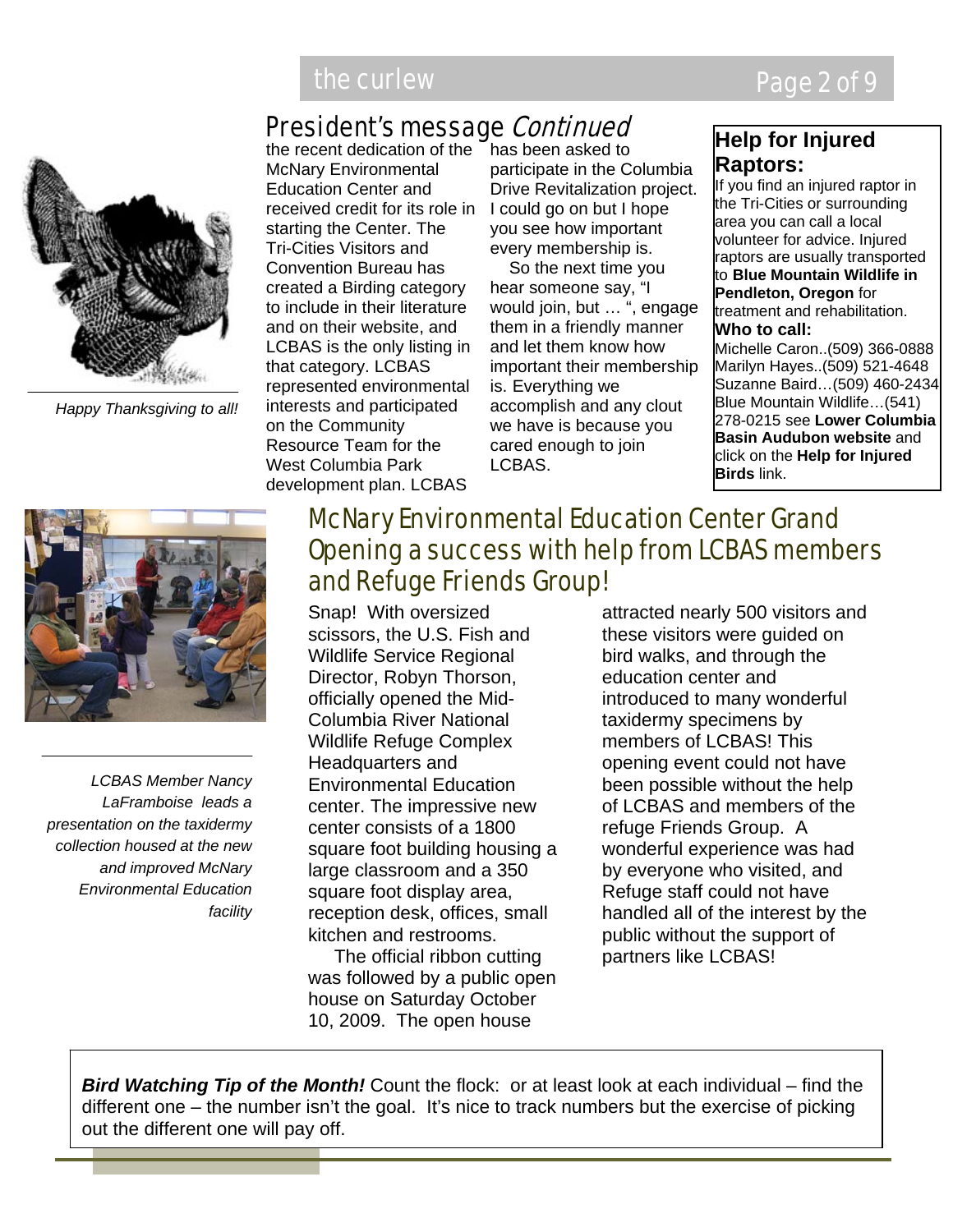# Conservation Notes with Rick Leaumont

#### **Hanford Lands:**

The Department of Energy is in the process of reviewing its land holdings nationwide in an effort to determine if any can be declared excess and transferred to other government agencies or offered for sale to the public. Hanford lands are currently under review.

 This process presents us with an opportunity to further protect Hanford's incredible shrub-steppe habitat and also possesses a threat that these lands will be allowed to be converted to industrial or agricultural use destroying wildlife habitat and native plants.

 The Final Hanford Comprehensive Land Use Plan issued in September 1999 designated tens of thousands of acres of Hanford to be managed for the preservation or conservation of Hanford's fish, wildlife and native plant habitat.

When President Clinton established the Hanford Reach National Monument in 2000, he realized that literally thousands of acres of Hanford lands

deserved the protection of Monument status but were essential to the Department of Energy's cleanup and restoration mission. President Clinton directed the Secretaries of Energy and Interior to work together to manage these lands for preservation and eventual transfer to the Monument.

We have written the Department of Energy calling, in the strongest terms possible, for the following actions during this review of land needs:

- 1. Intensify the partnership between the Departments of Energy and Interior to manage Hanford lands for wildlife.
- 2. Transfer to the Hanford Reach National Monument all excess DOE Hanford lands designated for preservation and conservation management under the Final Hanford Comprehensive Land Use Plan of 1999.
- 3. All Hanford lands under consideration for designation as excess must be reviewed by both Departments of Energy and Interior and US Fish & Wildlife Service to determine

there suitability for inclusion in the Monument.

- 4. Any Hanford lands determined to be excess or surplus must be offered to the Department of Interior for inclusion in the Monument prior to transfer to any other agency, government or entity either private or public.
- 5. We request inclusion in discussions and/or studies to determine what Hanford lands may be excess.

We have also submitted a resolution to the Audubon Council of Washington echoing our demands on behalf of all Audubon chapters in Washington. We expect this resolution to be endorsed by the Audubon Council within a few days.

We will keep you posted this process.

> *"This process presents us with an opportunity to further protect Hanford's incredible shrub-steppe habitat."*

### **New Binoculars** *submitted by Cherie Baudrand*

 Lower Columbia Basin Audubon Society (LCBAS) has purchased new binoculars to share. Five Nikon Monarchs will be available to check out to adults on the First Saturday Bateman Island Bird Walks. Two guests enjoyed using them on the October bird walk.

 Barbara Clarke did the leg work getting a great deal from Nikon. They are good quality binoculars, and they will help new birders be more successful seeing birds. Twenty Nikon Trailblazers were purchased to be used for Junior Audubon and Teen Audubon outings. They will also be available for LCBAS members to check out on school field trips. Thank you LCBAS.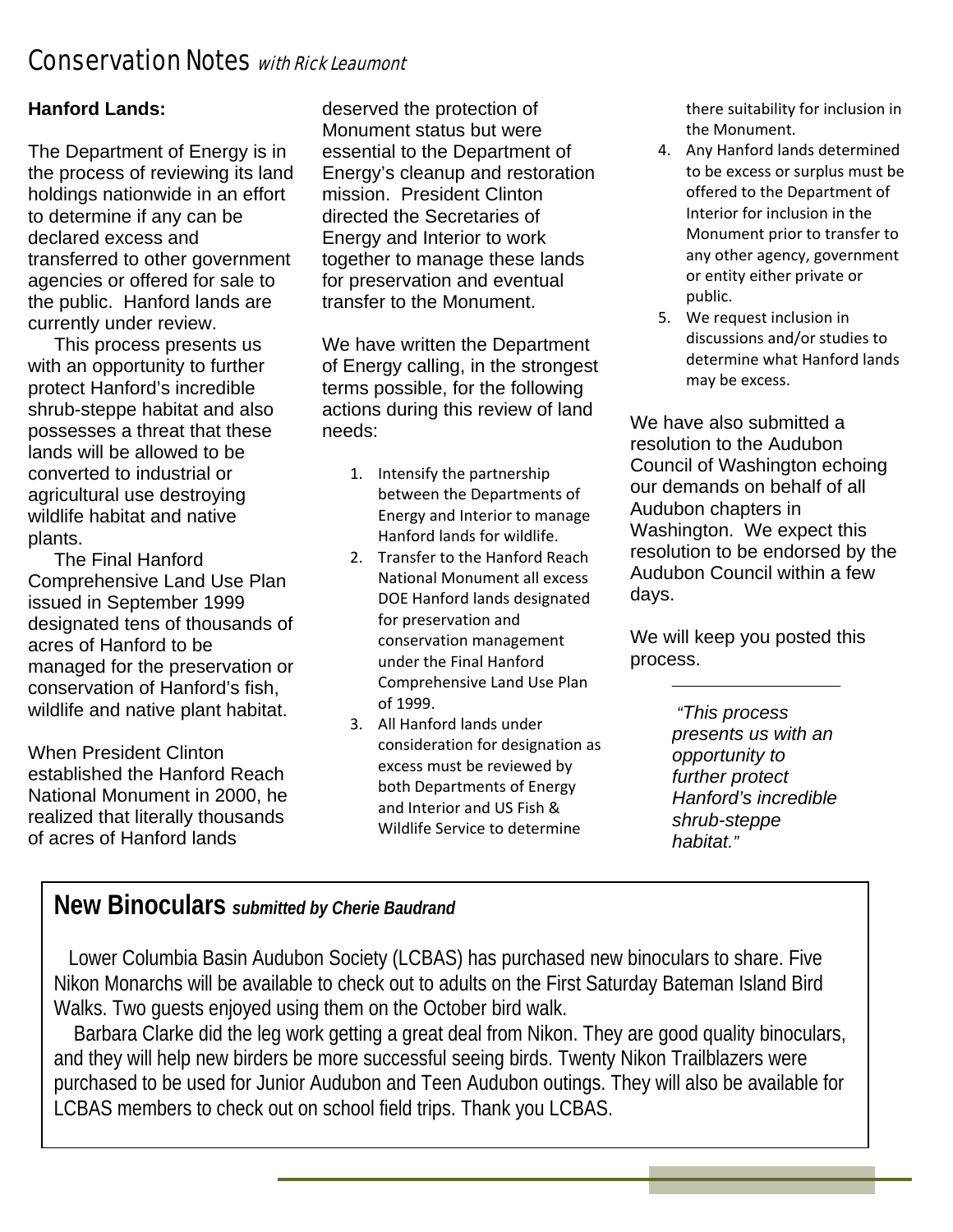#### Bird Sightings – Ocotber 2009 **Kevin Burke** *- (wildburke@hotmail.com)*

*"The ducks have started to come back and the shorebirds have hung around for folks to get a great look."*

#### *Bird Sightings Greetings*

Hello everyone! We have had another great month of birding in our area. I would like to thank all of the folks that posted bird sightings this month. This column would not be possible without the motivation and passion of all of you. We picked up right where we left off from last month with a lot of great sightings. The ducks have started to come back and the shorebirds have hung around for folks to get a great look.

# **October:**

- 1. Oct. 2<sup>nd</sup>: A Golden-crowned Sparrow was seen at the home of (NL).
- 2. Oct. 3rd: A Red Phalarope and Buff‐ Breasted Sandpiper were located at the Walla Wall Delta by (M&MLD) and (MWo) respectively.
- 3. Oct. 3<sup>rd</sup>: A **Sabine's Gull** and Peregrine Falcon were seen at the Yakima Delta by the folks on the Bateman Island bird walk.
- 4. Oct. 3<sup>rd</sup>: A second <u>Buff-Breasted</u> Sandpiper was observed at the Tyson Sludge ponds on Dodd road by(NL,BL,M&MLD, and MWo).
- 5. Oct. 4<sup>th</sup>: A <u>Pacific-Golden Plover</u>, and American‐Golden Plover were observed at the Tyson Sludge ponds on Dodd road by (NL,BL).
- 6. Oct. 5<sup>th</sup>: A <u>Lazuli Bunting</u> was seen at a feeder near Two Rivers Park (DR).
- 7. Oct. 5<sup>th</sup>: The **Buff-Breasted** Sandpiper(Dodd Road), Red Phalarope(Walla Walla Delta), and Pacific‐Golden Plover(Dodd Road)

were all still present. Posted by (NL).

- 8. Oct. 5<sup>th</sup>: A <u>Trumpeter Swan</u>, <u>Pectoral</u> Sandpiper, 3 Black‐bellied Plovers, American Pipit, Long‐billed Dowitchers, and Peregrine Falcon were seen at the Yakima Delta by (GM).
- 9. Oct. 5<sup>th</sup>: <u>Black-necked Stilts</u> were seen at the Yakima Delta by (JL).
- 10. Oct. 5<sup>th</sup>: An American Avocet, Blackbellied Plover, Pectoral Sandpipers, Long‐billed Dowitchers, Western Sandpipers, Western Grebes, and a Common Loon were seen at the Yakima Delta by (JL and NL).
- 11. Oct. 7<sup>th</sup>: An **Orange-crowned** Warbler was seen in a magic brush pile in the yard of (JL).
- 12. Oct. 8<sup>th</sup>: That same magic brush pile produced a Hermit Thrush seen by (JL).
- 13. Oct. 8<sup>th</sup>: A White-throated Sparrow was seen in the yard of (NL).
- 14. Oct. 8<sup>th</sup>: A <u>Wild Turkey</u> was seen in the yard of (LF) in Richland.
- 15. Oct. 8<sup>th</sup>: A Harlequin Duck was seen at the Hood Park swim beach by (LF).
- 16. Oct. 12<sup>th</sup>: A Violet-green Swallow was seen on the Yakima Delta, a late record for this bird, by (JA&LH).
- 17. Oct. 15<sup>th</sup>: An Evening Grosbeak was seen at the shelf feeder of (Mary L) in N Richland.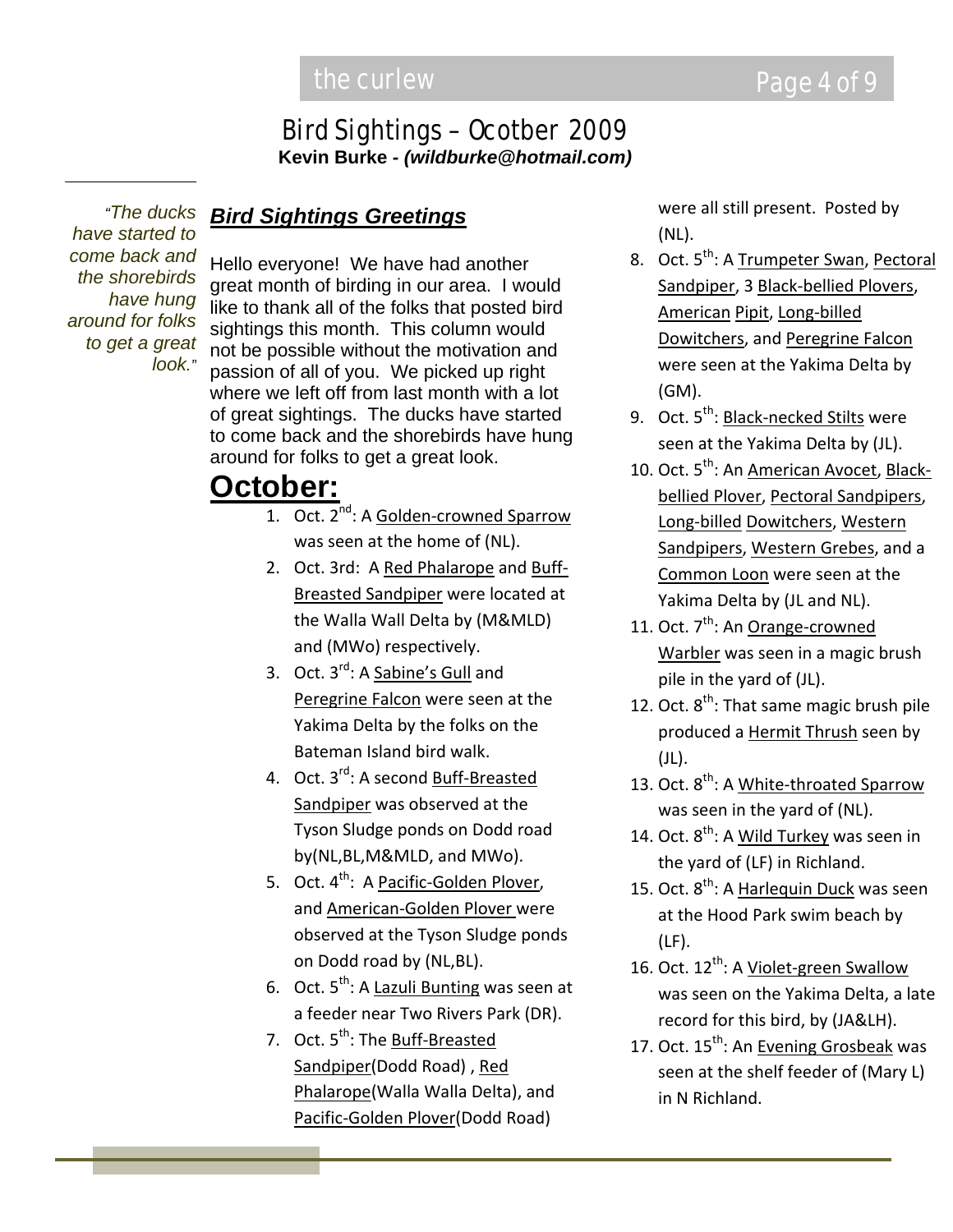# October Bird Sightings continued

- 18. Oct. 16<sup>th</sup>: A <u>Northern Shrike</u> was seen on the back side of Rattlesnake Mountain on Crosby road by (RL).
- 19. Oct. 17<sup>th</sup>: A <u>Surf Scoter</u>, <u>Greater</u> Yellowlegs, Lesser Yellowlegs, Dunlin, Least Sandpipers, Western Sandpipers, Black‐ bellied Plovers, Pectoral Sandpipers, Long‐ billed Dowitchers were seen at the Yakima Delta by (BL&NL).
- 20. Oct. 17<sup>th</sup>: A <u>Lincoln's Sparrow</u> and a <u>Winter</u> Wren were seen at W.E. Johnson Park by (LH).
- 21. Oct. 18<sup>th</sup>: A <u>White-throated Sparrow</u> was seen at the feeder of (NL).
- 22. Oct. 19<sup>th</sup>: A <u>Burrowing Owl</u> and A family of Chukar were seen on Nine Mile Canyon Rd. and Beck Rd. respectively by (RL).
- 23. Oct. 19<sup>th</sup>: A <u>Golden-crowned Sparrow</u> was seen at W.E. Johnson Park by (NL).
- 24. Oct. 19<sup>th</sup>: 3 Hooded Mergansers, a Baird's Sandpiper, Black‐necked Stilt, Merlin, 17 Snow Geese, 4 Bonaparte's Gull's, and a Greater Scaup were seen along the Columbia Park Road and Bateman Island by (NL & BW).
- 25. Oct. 20<sup>th</sup>: A <u>Rough-legged Hawk</u> was seen on ALE by (JB)
- 26. Oct. 24<sup>th</sup>: Many <u>Pectoral Sandpipers</u>, 3 Baird's Sandpipers, and a Black‐bellied Plover were seen at the Dodd Road Tyson Sludge Ponds by (KB), and again on Oct.  $25^{th}$  by (KB & JB).
- 27. Oct. 25th: A Swamp Sparrow was seen on Bateman Island by (GM & NL).
- 28. Oct. 26<sup>th</sup>: A <u>Northern Shrike</u> was seen at a feeder at the home of (J).
- 29. Oct. 26<sup>th</sup>: An <u>Anna's Hummingbird</u> was

seen at W.E. Johnson Park by (NL & KC).

# **Observers:**

(LH) Lisa Hill, (JA) Jane Abel, (JB) Jennie Bradbury, (KB) Kevin Burke, (NL) Nancy LaFramboise, (BL) Bill LaFramboise, (RL) Ron Louderback, (MD) Mike Denny, (MLD) Merrylynn Denny, (MWo) Michael Woodruff, (KC) Kathy Criddle, (J) Judith, (GM) Guy McWethy, (JL) Jim Lehmann, (LF) Lucie Fritz, (JL) Jordene Lucas, (Mary L) Mary L, (BW) Bob Woodley, (DR) Dennis Rockwell

#### **Junior Audubon** *with Cherie Baudrand*

 We were happy and excited to welcome nine new members into Junior Audubon at the after- school meeting November 2. The 22 Junior Audubon members in attendance learned a little about John James Audubon and Roger Tory Peterson. Audubon's dream was to make a book with life size paintings of all the birds in North America. It took a long time, but he never gave up. The huge, 103 x 69 centimeters book, the first of its kind, was published in 1827, and sold for \$1000. In 1987, one of the original books sold for nearly \$2,000,000. We wondered how he made a Great-blue Heron fit in the book. Duncan guessed that he painted in with its neck folded and head down. We found the painting of the heron, and yes, that's what he did.

 Roger Tory Peterson was also a painter. He was a Junior Audubon member when he was eleven years old in New York, and paid 10 cents to join. That experience painting a bird in Junior Audubon began his career. With the inspiration of these two artists, the Junior Audubon members sketched a carved bird. There are some budding artists in the group. Members were great at identifying silhouettes of birds from Peterson's Field Guide. We looked at bird beaks, and members got to pick up a gummy worm with their stick beaks.

 We are planning another "Going Ducky" outing this winter, being citizen scientists and helping with the Great Backyard Bird Count in February, and celebrating the International Migratory Bird Day in May. We are also planning an outing to look for Bald Eagles in January.

 Thank you to Barbara Clark, Marilyn Hayes, Chris Simonen, Jack and Murrel Dawson for helping with 22 enthusiastic junior birders.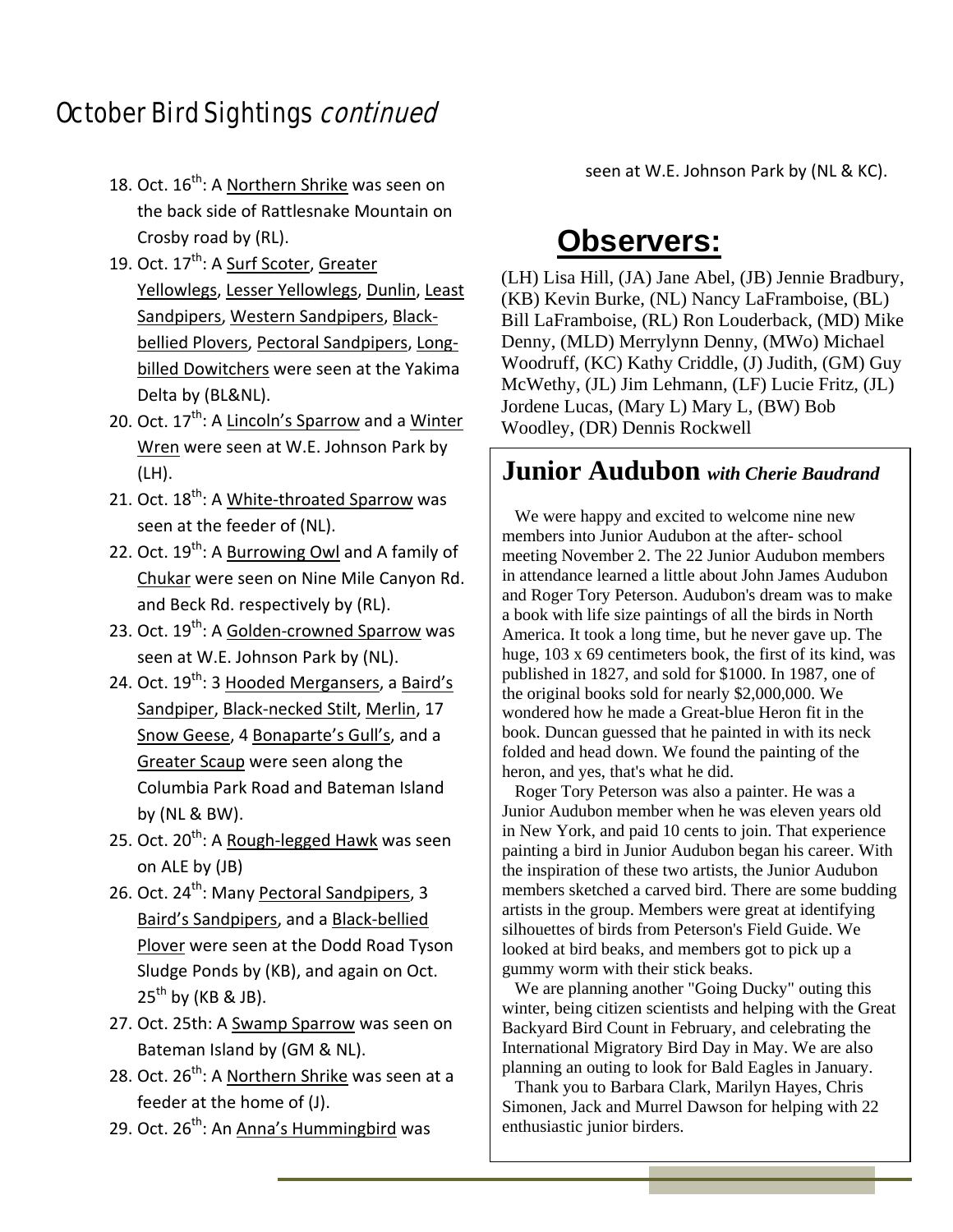#### **Annual Christmas Bird Count on January 2, 2010**

This year's count will be held Saturday, January  $2^{nd}$ . This count, which has occurred nationally for 110 years, and locally for nearly 40 years, is done in over 1,900 locations around the United States and nearby countries and involves over 60,000 volunteers. The data that all these counts produce becomes part of the largest wildlife database in the world and is vital for determining the status of expanding and declining bird numbers. **Anyone that enjoys looking at birds can help.**

**Ray Johnson (509-521-5971)** will lead the Richland team this year, while **Tom and Barb Clarke (509-539- 0857)** will lead the Pasco team and **Kevin Burke (240- 422-9483)** will lead the Kennewick team. Please call them to participate in their area.

All Christmas Bird Counts are standardized to a 7.5 mile radius circle (about 177 square miles). The LCBAS count circle is registered as the Washington Tri-Cities Circle and centers on the Columbia River just off shore near the end of Road 68 in Pasco. This is a very large area that includes Selph landing Road in Pasco, most of Two Rivers Park east of Kennewick and Badger Mountain in Richland.

The Tri-Cities count starts in three locations at 7:30am, January  $2^{nd}$ . Although some hardy souls may do some owling at the official start time of 12:00am midnight. The three start locations where volunteers can start are:

**Richland** – The "Fingernail" in Howard Amon Park

**Kennewick** – Audubon Nature Trail in Columbia Park

**Pasco** – Chiawana Park Boat Ramp From these locations we split into smaller teams led by more experienced birders. Some birding skills are nice but not required. If you can not make the 7:30am start please coordinate with your count leader prior to Saturday January  $2^{nd}$  to arrange an appropriate time and location. The team leader also needs to know your tallies before the potluck.

The Tri-Cities count also one of the best supported counts in the state, and regularly has the highest number of species seen inland. All of this is due to strong community support. Our goal is to count as many birds within the circle during the day (24 hrs). To do this, we need as many teams as possible. If individuals can only participate for part of the day, it will still help. There can be a fair amount of walking

involved, so keep this in mind when making plans. But much counting will be done from car windows for those that prefer that form of participation. Birds seen at bird feeders within the count circle are just as important to the count. At the end of count day, the LCBAS has their annual Christmas Potluck. The dinner is now held at the Columbia Grange #938, 6300 Court Street, Pasco. Additional information on the dinner will be provided in the December issue of the "Curlew" newsletter. Also the Grange will be open all day for those that would like to stop by for warm drinks and discus what they have seen.

You do not need to be a member of the Audubon Society to help, but a \$5.00 donation is expected of each participant age 19 and above to help defray the cost of maintaining the database. It would be greatly appreciated that those participating would make the \$5.00 donation at the 7:30am start.

The information that all counts generate is reviewed and placed in a database that is available to everyone on the Internet. The database can be accessed through www.birdsource.org, then selecting the Christmas Bird Count icon. The Tri-Cities Count code is WATC. **For more information on the Tri-Cities Christmas Bird Count, please contact Dana Ward at (509) 545-0627.** 

**Teen Audubon Update with Jennie Bradbury** 

.<br>On Sunday October 25<sup>th</sup>, Teen Audubon met for the second time. This time we met at the Richland Community Center and expanded the age range to include ages 11-18. The meeting featured an educational session on owls, complete with owl adaptation dress-up, taxidermy, and a trivia game. After we went outside and tried out our new binoculars and did some bird watching. Our attempts to call in owls were unsuccessful, because it was not dark enough. We were very happy to have a slightly better turnout than last time with 3 youth and 5 adults attending the meeting.

 Our next meeting will also be at the Richland Community Center's lounge on the last Sunday of the month: November 29<sup>th</sup>, from 3-5 pm. Since November is a great time of year to look at ducks, we will be learning about waterfowl and hopefully get good looks at lots of birds on the river. If you are interested or know someone who may be interested in joining Teen Audubon, please come to our next meeting. For more information contact Jennie Bradbury: 509-942-8184, jennifer\_bradbury85@yahoo.com.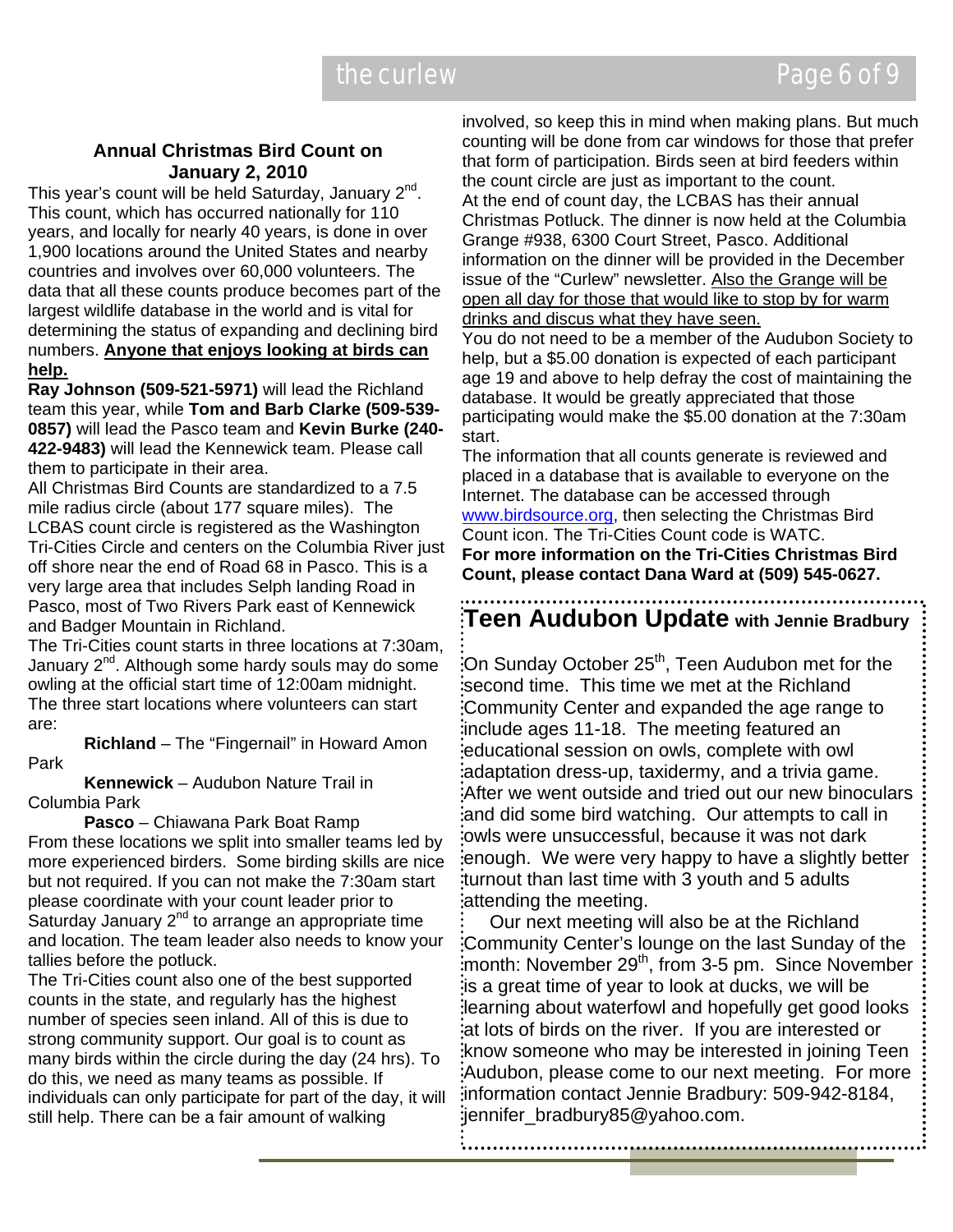# **Book Table Talk** with Kathy Criddle

Shopping at our Book Table this month will be a great way to save some money and support your local Audubon Society. We will have some great bargains with gently used books on one end of the table. On the other end, there will be lots of the new but classic ID birding, wildlife and plant books to choose from.

 Be prepared to purchase the latest **Watching Western Warblers DVD** which should arrive just in time for the November and December Book Table. Highlights this month focus on a few classics.

Beginning birders will enjoy the Peterson Field Guides workbook, Finding Your Wings by Burton Guttman. This book is filled with information, activities and quizzes which cover the basics and then some to help you learn the art of bird watching. Bargain price is \$6.00.

The Field Guide to Western Birds, third edition, is written by Roger Tory Peterson. Coined "The Birder's Bible" for over sixty years and one of the cornerstone guides in the Peterson Field Guide Series, it is one of those classic guides every birder should have in their collection. Price is \$19.95

For the very serious birder, we have the ABA Birdfinding Guide, A birder's Guide to Washington by Hal Operman with contributions from members of the Washington Ornithological Society. This is the book to have in your car when you embark on a birding adventure. Text, maps and mile-by-mile descriptions of what to see, where and when, will increase your bird sightings and decrease expensive wasted fuel! Price is \$29.95.

Stop by the Book Table and check these out. We are able to buy most of our books at a discount price, so buying at the Book Table helps LCBAS raise money for our many conservation and education projects. If you are not able to attend a meeting then

check out our website at **http://lcbas.org/** to find information on purchasing Book Table books from home.

**Special Book Table Talk Note: Ginger Wireman, author of the delightful children's story "If wishes had wings" will be at the Book Table in November to sign copies of her latest book. Be sure to stop by for this special event! Great Christmas present for young imaginations!** 

#### **Blue Earth Films has finally completed Watching Western Warblers!!!!!!!!!!!!**

Some members may not have been members when we featured the DVDs of Blue Earth Films in the past. Michael Male and Judy Feith are the film makers and they have done a terrific job on past DVDs (Watching Warblers, Watching Sparrows, and Watching Waders) and have filmed for National Geographic, Nova, Planet Earth (Red Crossbill segment) and more. We have sold a lot of their DVDs. They are spectacular. There are video clips on their web page

http://www.birdfilms.com/index.html (click on the name of the video and then on the bird). This DVD would make a wonderful holiday gift for birders!

#### **Check out our website: http://lcbas.org**

| E-mail: ecodoc59@yahoo.com                |
|-------------------------------------------|
| Vice President Robin Priddy (509)783-4664 |
| E-mail: grania0358@aol.com                |
| Secretary Debbie Berkowitz(509)375-4740   |
| E-mail: cdandrb@charter.net               |
| Treasurer Lucie Fritz(509)946-9134        |
| E-mail: LucieF@aol.com                    |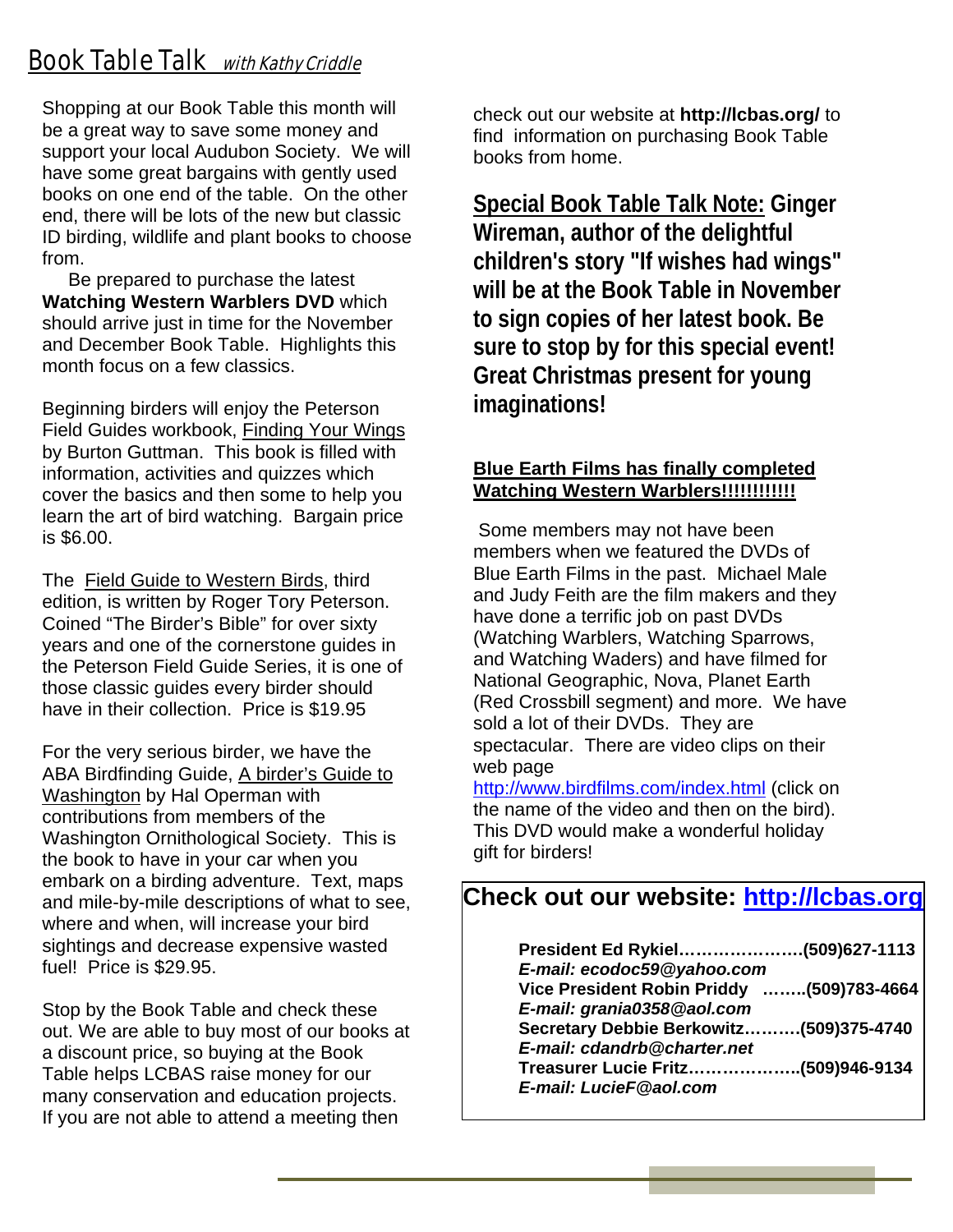# **Wolves in Washington**

*Jennie Bradbury and John McLaughlin* 

On Wednesday night (10/21/09), we attended a Public Scoping Meeting for the new Environmental Impact Statement for Washington Wolf Conservation and Management. This meeting at Battelle Auditorium in Richland, was hosted by the Washington Department of Fish and Wildlife, who along with a wolf working group, drafted the plan. Basically, gray wolves are naturally moving back into Washington and the State is developing a plan to conserve and manage them. Currently wolves are listed as "Endangered" in Washington. This new plan sets the criteria for delisting wolves, including four alternative management plans. The main differences between the alternatives are protection levels, management options to address livestock predation, and interactions with deer and elk.

The preferred plan is Alternative 2. Under this alternative, once there are 15 successful breeding pairs, gray wolves will be delisted in Washington. If wolves are delisted, they will no longer receive protection from the State Endangered Species Act and will be managed like other non-listed species in Washington.

Many interested parties attended the meeting, including ranchers, hunters, and concerned citizens. Many were concerned that wolves would pose a threat to livestock as yet another predator and reduce deer and elk hunting opportunities. Citizens recorded official statements including opinions of the proposed plan and stories from other neighboring states that have recently experienced wolf population growth and related management challenges.

What struck us as an area of great misunderstanding at this meeting was the misconception that humans are reintroducing wolves back into Washington. Wolves are NOT being reintroduced; they are coming back on their own. As of 2009, there are two confirmed packs of wolves in Washington: one in Okanogan/Chelan Counties and another in Pend Oreille County. These wolves likely moved in from Canada and Idaho, where wolves are more numerous. "There are also indications of a pack in the Blue Mountains and a few solitary wolves in other scattered locations," (WA Fish and Wildlife).

"Currently wolves are listed in the state and until they are delisted there are really no options to control. They are coming and we cannot stop that, we are trying to create a proactive plan to address the issue now and create a credible plan for delisting so that if you need to deal with a problem you can, under the law," (Jeff Tayer, Region 3 Director of WA Fish and Wildlife).

# **The LCBAS Bird Seed Sale and Information Day on October**

#### **17th was a success!** *with Jordeen Lucas*

Bags and bags of bird seen in the back storage room of Columbia Grain and Feed Dwindled quickly throughout the morning. The taxidermy display, arranged by Nancy LaFramboise, drew in many curious and interested customers.

 It was great getting to interact with old and new birders and answer their many questions. We not only shared with others, but but we received many ideas as well. One lady in particular caught my attention, she took materials home with her so she could give her grandchildren Audubon memberships for Christmas. I thought this was a great new way to spread new interest in nature and outdoor activities.

 Both Columbia Grain and Feed and LCBAS benefited from the annual seed sale. Remember to mark your calendars for next year for this seed sale event. - I know I will! And Remember – Anytime that you buy seed from Columbia Grain and Feed you can mention that you want a portion of the sale to benefit Audubon!

# **McNary Environmental Education Center Second Saturday Event!**

Open to the Public! On December 12, 2009 join the Refuge Friends group and complete a census of the waterfowl on the pond! **How to get there:** The Education Center is located off Highway 12 near Burbank. From Tri-Cities take Highway I-182 East/Highway 12 East to Burbank. Turn left onto Humorist Rd. at second stoplight after the Snake River Bridge. Turn left onto Lake Rd. Look for Education Center on the left.